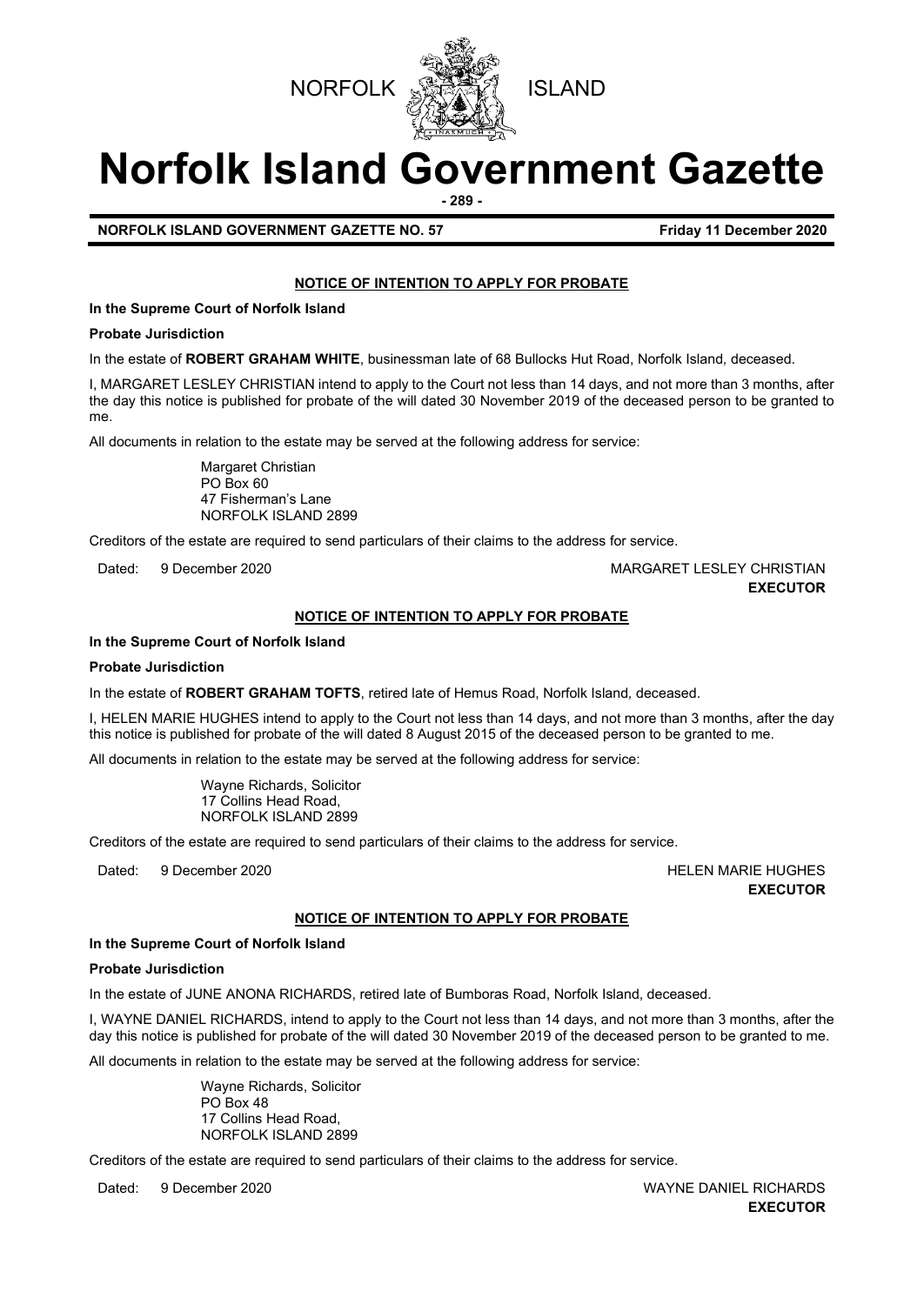# **NOTICE OF INTENTION TO APPLY FOR LETTERS OF ADMINISTRATION – WITH WILL**

# **In the Supreme Court of Norfolk Island**

# **Probate Jurisdiction**

In the estate of DOREEN LILLIAN LILLICO, retired of 11 Snell Lane, Norfolk Island, deceased.

I, WAYNE DANIEL RICHARDS as attorney under power of attorney for JAYNE BUFFETT intend to apply to the Court not less than 14 days, and not more than 3 months, after the day this notice is published for letters of administration of the estate of the deceased person, with the will dated 12 January 2006, to be granted to me for the following reason:

• the executor nominated in the will, JAYNE BUFFETT resides away from Norfolk Island.

The deceased person's address shown in the will is 11 Snell Lane, Norfolk Island*.*

All documents in relation to the estate may be served on me at the following address for service:

Wayne Richards, Solicitor 17 Collins Head Road, NORFOLK ISLAND 2899

Creditors of the estate are required to send particulars of their claims to the address for service.

Dated: 9 December 2020 WAYNE RICHARDS **ATTORNEY UNDER POWER OF ATTORNEYS**

#### **COMPANIES ACT 1985 (NI) NOTICE OF PROPOSAL UNDER SUBSECTION 561(2) TO cancel registration of A COMPANY**

I, Allen Bataille, Registrar of Companies, having previously notified the company in the Schedule under section 561(1) of the *Companies Act 1985* (NI), by letter on 19 October 2020 of a proposal to cancel the registration of the company, hereby give notice under subsection 561(2) of the Act that the company specified in the attached Schedule, unless cause is shown to the contrary, at the expiration of 3 months from the gazettal of this notice, will have their registration cancelled and the company will be dissolved.

# **SCHEDULE**

Norfolk Island Real Estate Pty Ltd

Dated: 9 December 2020 **ALLEN BATAILLE** 

**REGISTRAR OF COMPANIES**

#### **COMPANIES ACT 1985 (NI) NOTICE OF PROPOSAL UNDER SUBSECTION 561(2) TO cancel registration of A COMPANY**

I, Allen Bataille, Registrar of Companies, having previously notified the company in the Schedule under section 561(1) of the *Companies Act 1985* (NI), by letter on 28 October 2020 of a proposal to cancel the registration of the company, hereby give notice under subsection 561(2) of the Act that the company specified in the attached Schedule, unless cause is shown to the contrary, at the expiration of 3 months from the gazettal of this notice, will have their registration cancelled and the company will be dissolved.

# **SCHEDULE**

Zan Enterprises Pty Ltd

Dated: 8 December 2020 ALLEN BATAILLE **REGISTRAR OF COMPANIES**

# **DOGS REGISTRATION ACT 1936 (NI)**

The public are reminded that dog registrations will expire on 1 January 2021 and that the keeping of an unregistered dog is an offence.

It is the responsibility of the owner/keeper to ensure that any dog over the age of 6 months is registered and wearing a current registration tag issued by the Registrar of Dogs.

Owners of dogs are therefore encouraged to ensure that their dog is registered and that the identification tag is affixed to the dog within 14 days after it has been issued.

Application forms for registration of dogs are available online at [www.norfolkisland.gov.nf/council/council](http://www.norfolkisland.gov.nf/council/council-documents/registry)[documents/registry](http://www.norfolkisland.gov.nf/council/council-documents/registry) or from the Registry Office during normal business hours.

Dated: 4 December 2020 ALLEN BATAILLE

**REGISTRAR OF DOGS**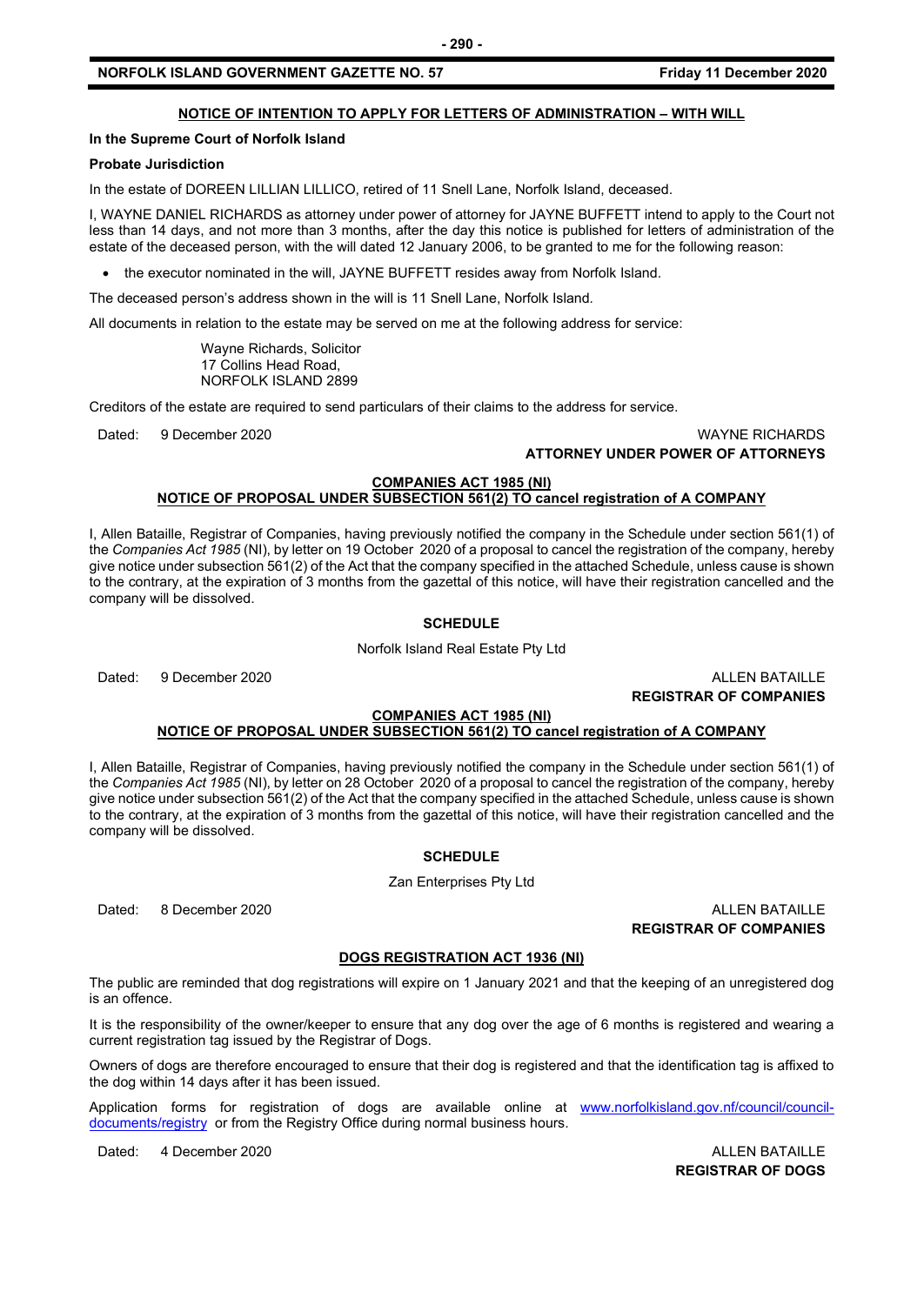The Following Liquor licence application has been received:

| <b>APPLICANT</b>                                             | <b>LOCATION &amp; PREMISES</b>                                    | <b>PROPOSAL</b>         |
|--------------------------------------------------------------|-------------------------------------------------------------------|-------------------------|
| Heritage Hill Investments Pty Ltd<br>Nominee: Gregg Prechelt | Portion 53q4 & 53q5<br>159 Taylors Road<br>SEAVIEW NORFOLK ISLAND | General (Hotel) Licence |

Any person over the age of 18 years and residing within 100 meters of the premises may object in writing to the application within 21 days after this notice is published.

The objection and fee of \$85 should be lodged with the Registrar, New Military Barracks, Kingston.

Dated: 1 December 2020 KATIE WALDEN

# **REGISTRAR OF LIQUOR LICENCES**

# **PASTURAGE AND ENCLOSURE ACT 1949 APPLICATION FOR PASTURAGE RIGHTSFORTHETWELVE MONTHS COMMENCING 1 APRIL 2021**

# **Pasturage Rights Applications**

In accordance with sub-section 5(a) and (b) of the *Pasturage and Enclosure Act 1949* (NI) a cattle owner may on the form provided, and during the last 14 days of December in any year apply to the General Manager for a right of pasturage for the year commencing on the next succeeding 1 April.

Application forms may be obtained from the Norfolk Island Regional Council's website <http://www.norfolkisland.gov.nf/council/council-documents/cattle> or from Customer Care, 9 New Cascade Road. Application forms can be lodged in person to Customer Care or via email [customercare@nirc.gov.nf.](mailto:customercare@nirc.gov.nf.)

To be eligible to be granted pasturage rights, an applicant must be an individual who:

- is at least 18 years of age, and
- must be an owner of stock.

There are a limited number of pasturage rights available, and there will be no increase in the current number of tags in 2021-22. The Norfolk Island Regional Council allocates pasturage rights according to its policies and procedures which are applicable at the time.

The Depasturing Cattle Policy, amongst other things, details Cattle Owner Responsibilities and can be viewed at [http://www.norfolkisland.gov.nf/sites/default/files/docs/NIRC/CouncilPolicies/4.05%20-](http://www.norfolkisland.gov.nf/sites/default/files/docs/NIRC/CouncilPolicies/4.05%20-%20Depasturing%20Cattle%20Policy.pdf) [%20Depasturing%20Cattle%20Policy.pdf](http://www.norfolkisland.gov.nf/sites/default/files/docs/NIRC/CouncilPolicies/4.05%20-%20Depasturing%20Cattle%20Policy.pdf)

# **Fees**

The fee payable for each head of cattle over the age of 6 months is \$125.00 and is payable after an applicant is advised if they have been successful in securing pasturage right(s).

# NOTE:

**PASTURAGE RIGHT APPLICATIONS RECEIVED BY THE NORFOLK ISLAND REGIONAL COUNCIL AFTER 31 DECEMBER 2020 CANNOT BEACCEPTED.**

Dated: 2 December 2020 **Duncan Bains** Duncan Bains **Duncan Bains RELIEVING MANAGER PLANNING AND ENVIRONMENT**

# **PLANNING ACT 2002 (NI) – SUBSECTION 43(1) NOTICE DEVELOPMENT APPLICATIONS**

| Development Application No.: | DA 18/2020                                            |  |
|------------------------------|-------------------------------------------------------|--|
| Applicant:                   | Burnt Pine Travel Pty Ltd                             |  |
|                              | PO Box 881, NORFOLK ISLAND                            |  |
| Location:                    | Portion 183 Ferny Lane                                |  |
| Proposed Development:        | Illuminated Signage at new Burnt Pine Travel Facility |  |
| Zone:                        | Airport                                               |  |
| Category:                    | Permissible (with consent)                            |  |
|                              |                                                       |  |

**Public Exhibition**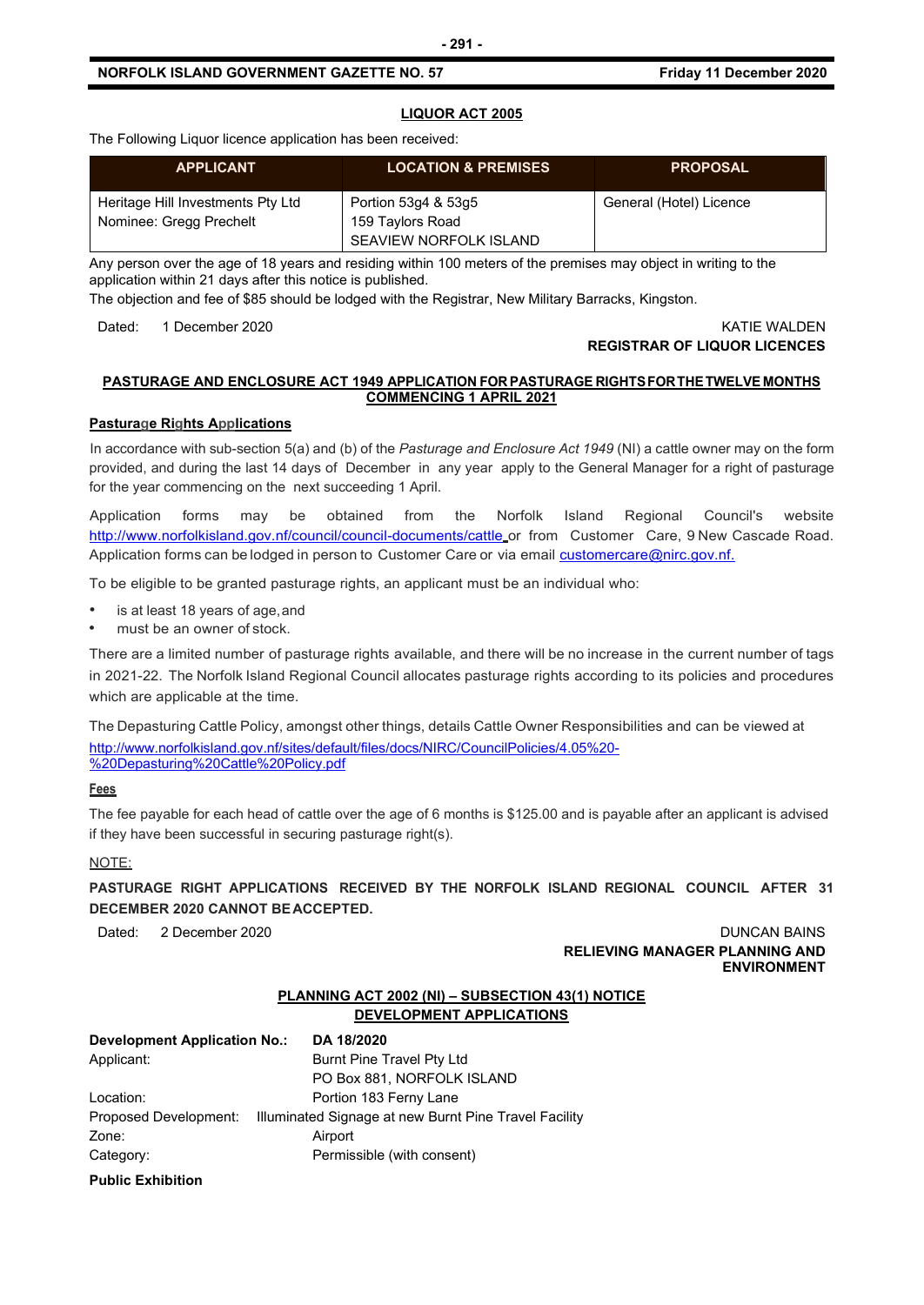This Development Application may be inspected, during business hours, at the Planning Office at the Norfolk Island Regional Council, New Military Barracks, Kingston. The Development Application may also be viewed at Council's website a[t http://www.norfolkisland.gov.nf/your-council/council-documents/documents-public-exhibition.](http://www.norfolkisland.gov.nf/your-council/council-documents/documents-public-exhibition)

# **Submission**

Any person may, during the period between Monday 7 December 2020 and Monday 21 December 2020, make written submissions to the General Manager about this Development Application. All submissions must state the relevant Development Application number. All submissions must be signed by at least one person making the submission. If a submission objects to the proposed development, the grounds for objections must be specified in the submission.

#### **Reviewable decisions**

Decisions made on this Development Application under the *Planning Act 2002* (NI) are reviewable decisions within the meaning of subsection 78(1) of the Act.

# Dated: 2 December 2020 JODIE BROWN **SENIOR STRATEGIC PLANNER**

# **PLANNING ACT 2002 (NI) – SUBSECTION 43(1) NOTICE DEVELOPMENT APPLICATIONS**

| Development Application No.: | DA.BA 47/2020                                                                 |
|------------------------------|-------------------------------------------------------------------------------|
| Applicant:                   | Department of Infrastructure, Transport, Regional Development and Communities |
| Location:                    | Various portion within Kingston and Arthurs Vale Historic Area                |
| Proposed Development:        | Public Works - Major: Sewerage Network Stage 1                                |
| Zone:                        | Various                                                                       |
| Category:                    | Permissible (with consent)                                                    |

# **Public Exhibition**

A Development Application has been submitted to construct Stage 1 of a piped sewer network in Kingston and Arthurs Vale Historic Area (KAVHA) to collect wastewater and direct into (temporary) pump out tanks which will be routinely emptied and the wastewater transferred to the Norfolk Island Sewage Treatment Plant. An Environmental Impact Statement and Heritage Impact Statement was submitted with the Development Application.

The Development Application and supporting document may be inspected, during business hours, at the Planning Office at the Norfolk Island Regional Council, New Military Barracks, Kingston. The Development Application may also be viewed at Council's website a[t http://www.norfolkisland.gov.nf/your-council/council-documents/documents-public-exhibition.](http://www.norfolkisland.gov.nf/your-council/council-documents/documents-public-exhibition)

# **Submission**

Any person may, during the period between Monday 7 December 2020 and Monday 11 January 2021, make written submissions to the General Manager about this Development Application. All submissions must state the relevant Development Application number. All submissions must be signed by at least one person making the submission. If a submission objects to the proposed development, the grounds for objections must be specified in the submission.

# **Reviewable decisions**

Decisions made on this Development Application under the *Planning Act 2002* (NI) are reviewable decisions within the meaning of subsection 78(1) of the Act.

Dated: 2 December 2020 JODIE BROWN **SENIOR STRATEGIC PLANNER** 

#### **TRAFFIC ACT 2010 (NI)**

# **TEMPORARY CLOSURE OF ROAD ON FRIDAY 18 DECEMBER 2020**

I, Andrew Roach, General Manager of the Norfolk Island Regional Council, close part of the road specified in Part 1 of the Schedule to all vehicular traffic (except any vehicle specified in Part 2 of the Schedule) for the period and times indicated in Part 1 of the Schedule below on **Friday 18 December 2020** as necessary for public safety purposes and, to enable the **Christmas Pageant and Parade Event** to be held by **JMALT HOLDINGS PTY LTD t/a GO NORFOLK ISLAND.**

# **SCHEDULE**

**Part road closure**: That part of Taylors Road from Rawson Hall to the roundabout intersection with New Cascade Road (6:00pm to 8:30pm) and,

**Part road closure**: That part of Taylors Road from the roundabout intersection with New Cascade Road to the southern side of the entrance to Fletcher Christian apartments (Portion 39i1) adjacent to the Norfolk Island Returned Services League (RSL) Club (Portion 39m) (6:00pm to 8:30pm).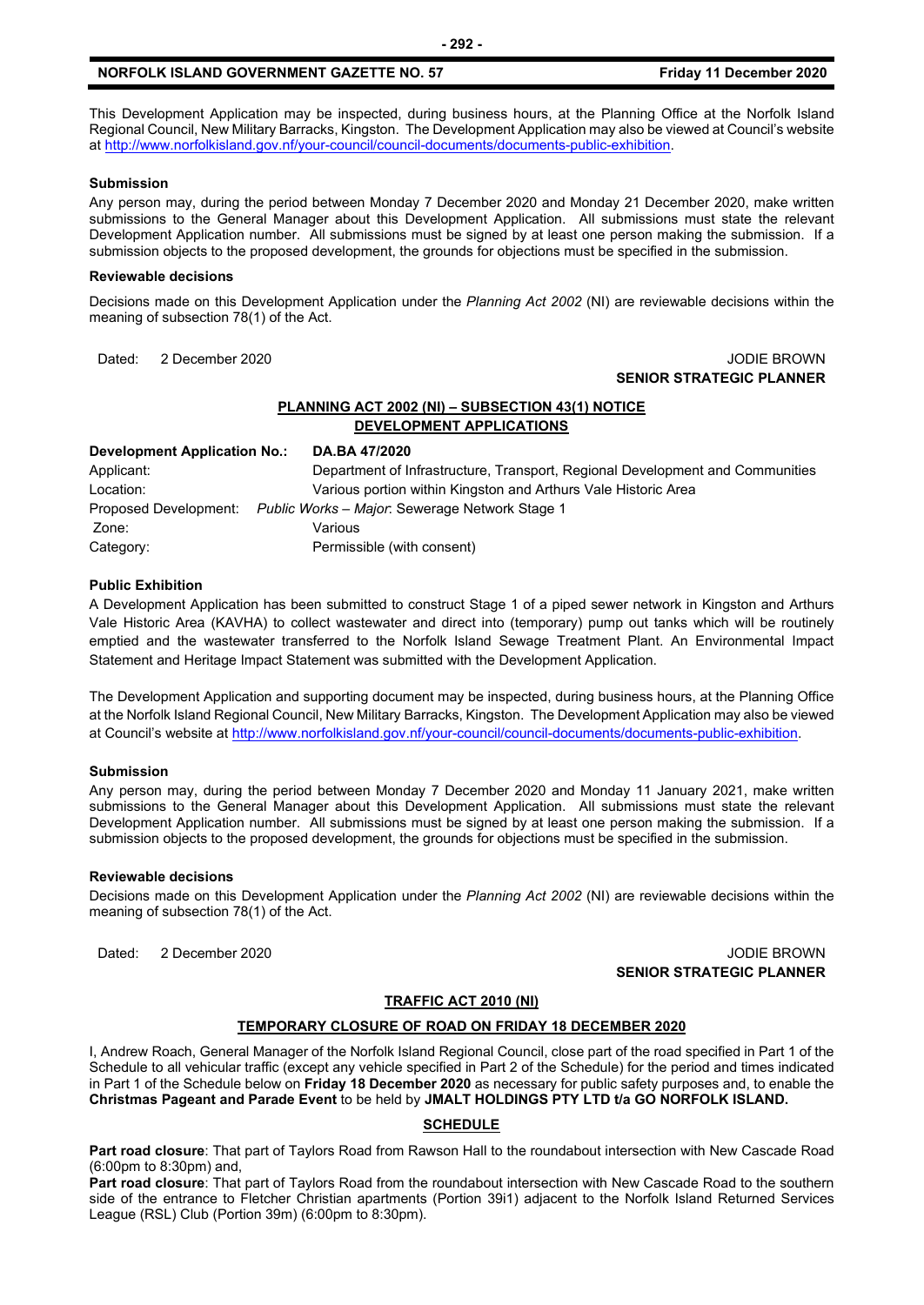**Part 2** - Exempted classes of vehicles –

- (a) Vehicles authorised by the General Manager of the Norfolk Island Regional
- Council or delegate thereof for delivery of goods or services;<br>(b) Council vehicles involved on official business;
- Council vehicles involved on official business;
- (c) Police, ambulance, fire services and emergency vehicles on official business;
- (d) Vehicles authorised by OIC Police or delegate thereof
- (e) Pageant vehicles authorised by Go Norfolk Island Pty Ltd and the OIC Police

Dated: 28 October 2020 ANDREW ROACH

**GENERAL MANAGER**

# **DISASTER AND EMERGENCY MANAGEMENT ACT 2001 (NI)**

# **DECLARATION OF STATE OF DISASTER OR EMERGENCY (RECOVERY OPERATIONS)**

# **COVID-19 DIRECTIONS RECOVERY OPERATIONS (NO.2) 2020**

# I, **George Ivor Andrew Plant**, Emergency Management Norfolk Island Controller:

- 1) under section 11(2)(g) of the *Disaster and Emergency Management Act 2001* (NI) am of the opinion that it is necessary to make directions in respect of recovery from the State of Emergency in respect of COVID-19 relating to the movement of persons within the disaster or emergency area as set out in the Schedule; and
- 2) under section 11(2)(h) of the *Disaster and Emergency Management Act 2001* (NI) am of the opinion that it is necessary to make directions in respect of recovery from the State of Emergency in respect of COVID-19 relating to the removal of persons within the disaster or emergency area who obstructs or threatens to obstruct recovery operations as set out in the Schedule; and
- 3) under section 11(2)(i) of the *Disaster and Emergency Management Act 2001* (NI) am of the opinion that it is necessary to make directions in respect of recovery from the State of Emergency in respect of COVID-19 relating to giving directions to persons whose responsibilities require him or her to engage in recovery operations.

# **SCHEDULE**

# **Direction 2 (2020) – Adjustment of COVID 19 measures – to commence 23:59 on 22 October 2020**

- 1. These Directions take effect at 23.59 on 22 October, 2020 and remain in force while the State of Disaster or Emergency (Recovery Operations) is in force.
- 2. In these Directions:

*Persons* includes people residing on Norfolk Island, visiting Norfolk Island for holiday or work purposes

*COVID-19 hotspot* means a particular area of Australia decided by the Commonwealth Chief Medical Officer.

*Incident Controller* means the person appointed under the State of Emergency in accordance with the NORDISPLAN.

- 3. Persons will be permitted\* to travel to Norfolk Island without the need to quarantine provided they:
	- a. do not have COVID-19.
	- b. have not been in contact within anyone in the prior 14 days with COVID-19;
	- c. have been granted a Norfolk Island Entry Pass\*
	- \*Any person travelling to Norfolk Island may be denied entry without a Norfolk Island Entry Pass
- 4. A person whilst on Norfolk Island must comply with physical distancing principles as published from time to time on [\(http://www.norfolkisland.gov.nf/norfolk-islands-covid-19-advice\)](http://www.norfolkisland.gov.nf/norfolk-islands-covid-19-advice).
- 5. A person whilst on Norfolk Island must follow any directions in relation to COVID-19 from staff of the *Norfolk Island Hospital and Residential Aged Care (NIHRACS).*
- 6. A person or business on Norfolk Island must follow any advice or operational direction provided by the Incident Controller or authorised officer of the *Norfolk Island Police Force (NIPF)*in relation to COVID-19.
- 7. A person or business involving close contact with persons is required to keep a daily customer register. A business will be required to retain the records for a period of three months. The register must be produced upon request by the Incident Controller.

*\* Please Note \** 

- *Online applications required by all travellers prior to travel (within 72 hours of travel).*
- *While the State of Emergency is in place verification of where travellers are from will be required*
- *Travel to mainland states and territories is a matter for residents to seek approval from State and Territory Government authorities.*

Dated: 22 October 2020 GEORGE PLANT

**EMNI CONTROLLER**